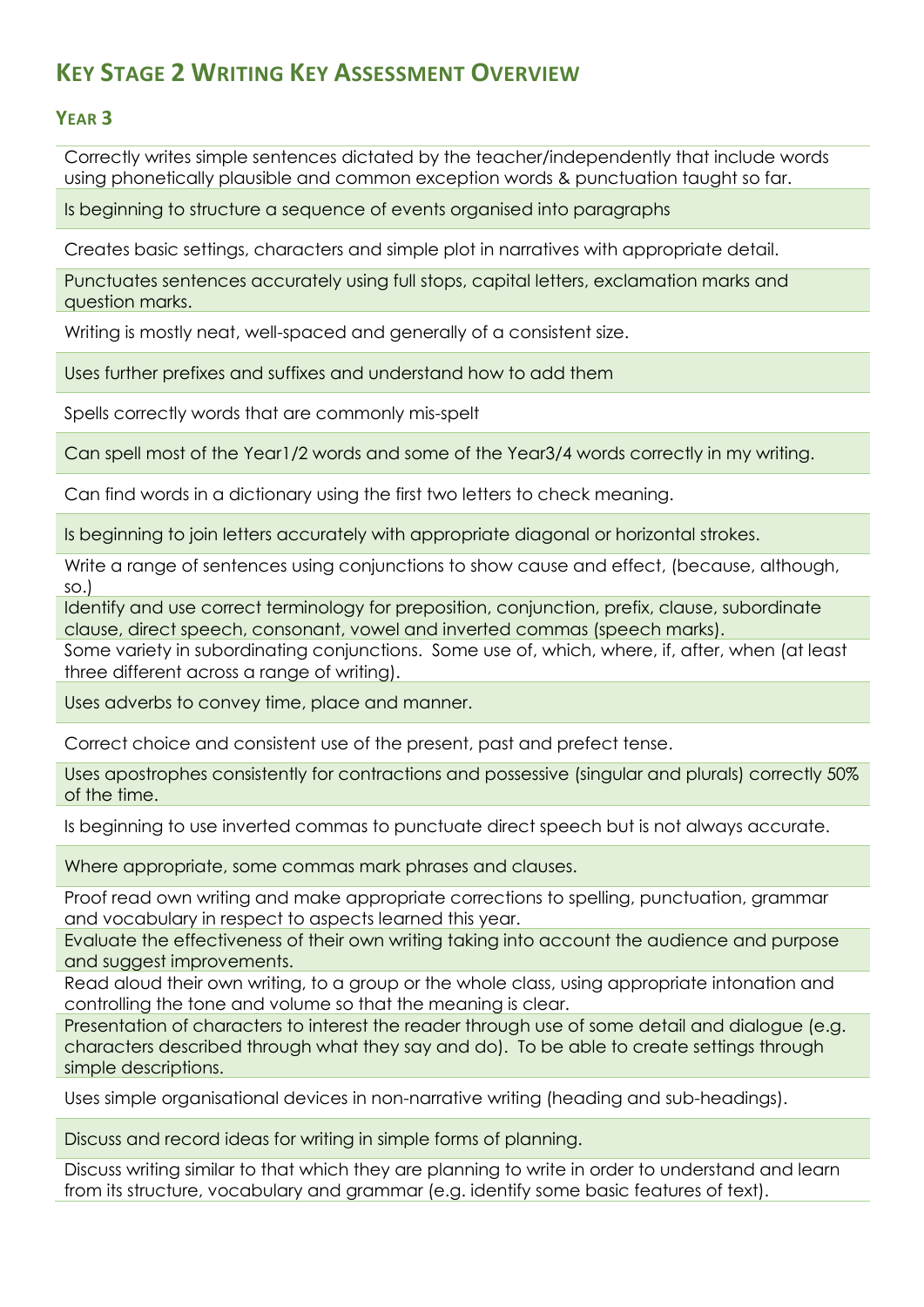## **YEAR 4**

Writing has clear structure across a range of genre.

Sustained pieces of writing in paragraphs which are used to organise ideas around a theme or event, (e.g. change of character, time, place and event).

Correctly writes simple sentences dictated by the teacher that are written independently using spelling from NC appendix 1.

Writing is of consistent size and is neat.

Uses fronted adverbials (e.g. start with time connective or adverb) followed by a comma.)

Spell all of the Year1/2 words and most of the Year 3/4 words correctly in my writing.

Uses the possessive apostrophe correctly in words with regular plurals (for example, girls', boys') and in words with irregular plurals.

Use the first two or three letters of a word to check its spelling in a dictionary.

Uses the diagonal and horizontal strokes that are needed to join letters correctly and understands which letters are best left unjoined.

Punctuates direct speech accurately (e.g. comma after reporting clause: end punctuation within inverted commas).

Noun phrases expanded by the addition of modifying adjectives, nouns and prepositional phrases e.g. 'The teacher' expanded to 'The strict maths teacher with curly hair sat on his desk'. Uses appropriate choice of pronoun or noun within and across sentences to aid cohesion and avoid repetition.

Sentences include prepositions e.g. before, after, during, in, because of, under or prepositional phrase.

Uses Standard English forms for verb inflections instead of local spoken forms (e.g. we were instead of we was).

Uses detail to build character descriptions and provoke a response and begin to integrate dialogue to convey characters.

Write a complete story with a full sequence of events in narrative order.

Write narrative that develops character, setting and plot.

Edit and improve a section through re-drafting.

Discuss and record more detailed ideas for writing in the form of planning.

Begin to use similes to add description to the writing.

Read aloud their own writing to a group or the whole class, using appropriate intonation and controlling the tone and volume so that the meaning is clear.

Evaluate the effectiveness of own or others' writing in connection to purpose and suggest improvements.

Begin to use both a formal and an informal style.

Choose vocabulary for effect to reflect audience and purpose.

Identify and use correct terminology for adverbial, determiner, pronoun and possessive pronoun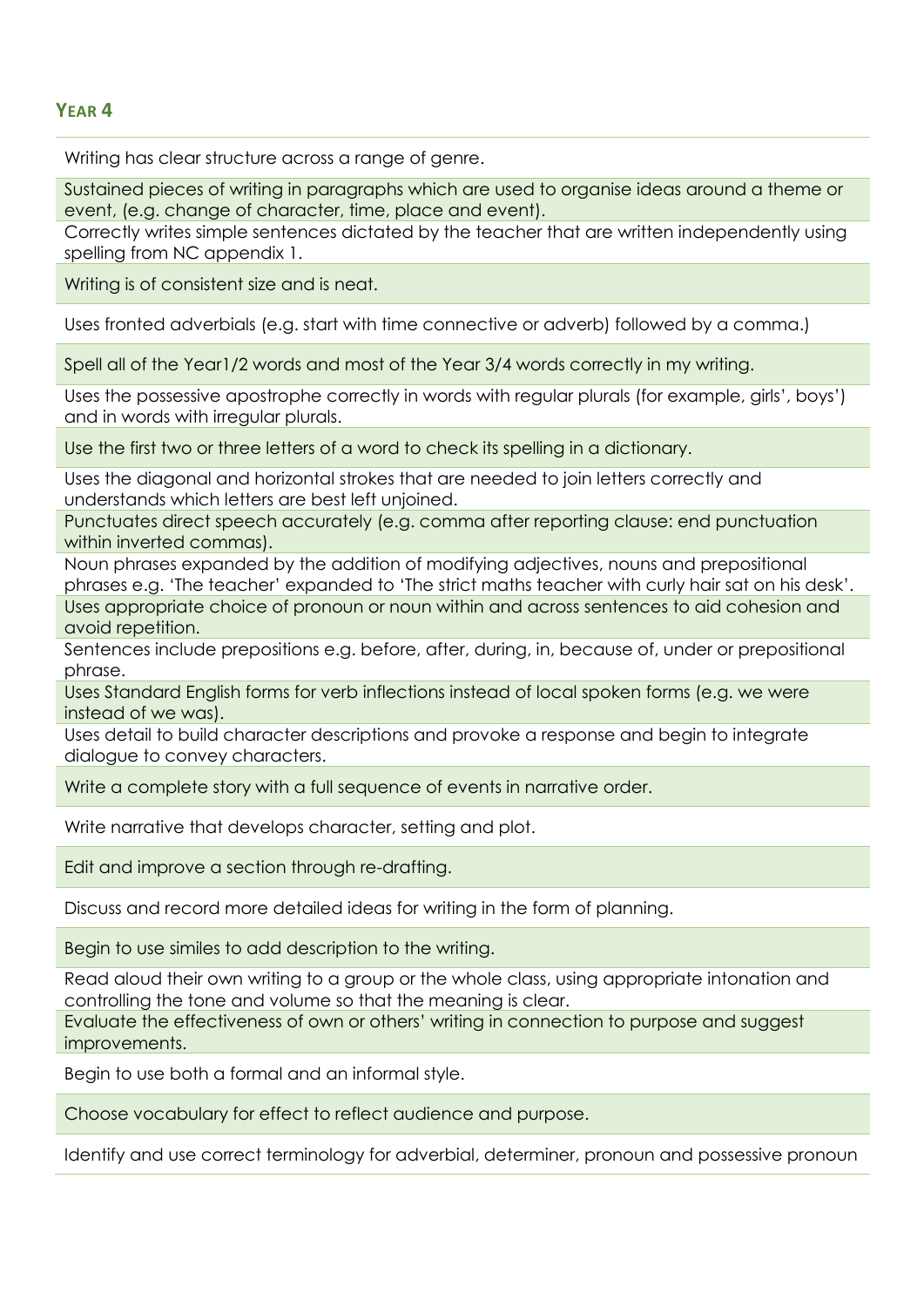## **YEAR 5**

Join writing legibly and fluently with increased speed.

Ideas across paragraphs are linked using a wide range of cohesive devices.

Secure use of complex sentences and position of clauses, which show an understanding of how to achieve different effects.

Identify the audience for and purpose of the writing selecting the appropriate form.

Ensures the consistent and correct use of tense throughout a piece of writing.

Spell most of the Year3/4 words and some of the Year5/6 words correctly in my writing.

Knows that some words have silent letters and can spell them correctly (e.g. knight, psalm).

Write words with prefixes and suffixes understanding the meaning and effect they convey (e.g. ible, -able, ably, ibly etc).

Use a dictionary to check meaning and spelling of words and a thesaurus to find synonyms using the first three or four letters of a word.

Use brackets, dashes and/or commas to indicate parenthesis.

Use commas to mark clauses in more complex sentences.

Use a range of expanded noun phrases.

Use modal verbs or adverbs to indicate degrees of possibility (e.g. might, should, will, must).

Can mark relationships of time and cause, through the use of perfect form of verbs.

Uses relative clauses beginning with who, which, where, when, whose, that or with an implied (i.e. omitted) relative pronoun.

Understands the purpose of different conjunctions and uses them appropriately across different types of writing.

Effectively plans their writing, noting and developing initial ideas, drawing on reading and research where necessary.

Use both reported and direct speech with correct punctuation.

Imaginative detail and precise vocabulary included for effect, for example, to engage as well as to inform.

In narrative can use dialogue to help convey character and advance the action.

In narrative describes settings, characters and atmosphere using expressive or figurative language (words and phrases).

Evaluate, edit and redraft by proposing changes to vocabulary, grammar and punctuation to enhance effects and clarify meaning.

Perform own compositions, with growing confidence, to a group or the whole class, using appropriate intonation and controlling the tone and volume so that the meaning is clear. Select vocabulary and grammatical structures that reflect the level of formality required mostly correctly within a piece of writing.

Identify and use correct terminology for modal verb, relative pronoun, relative clause, parenthesis, bracket, dash, cohesion and ambiguity.